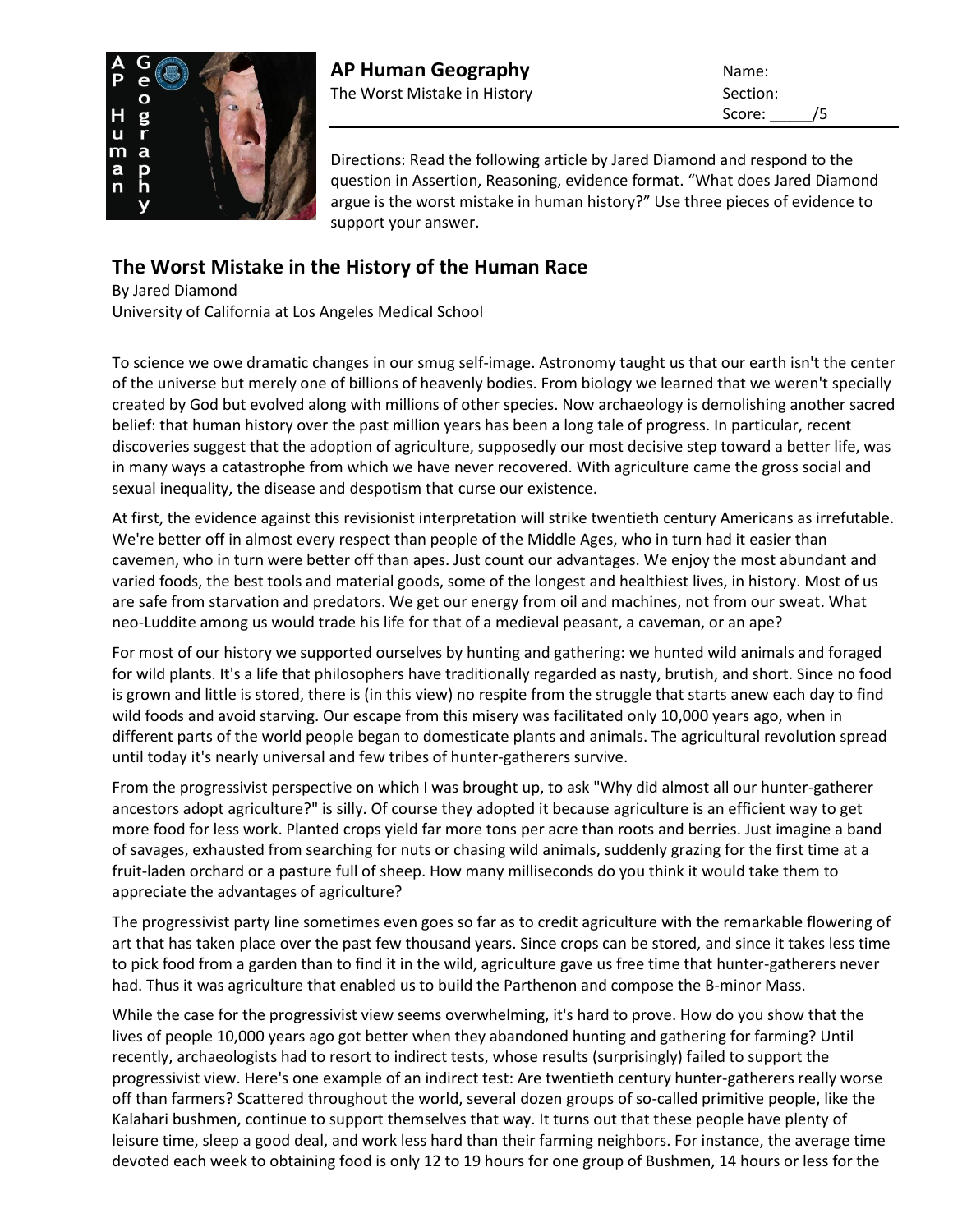Hadza nomads of Tanzania. One Bushman, when asked why he hadn't emulated neighboring tribes by adopting agriculture, replied, "Why should we, when there are so many mongongo nuts in the world?"

While farmers concentrate on high-carbohydrate crops like rice and potatoes, the mix of wild plants and animals in the diets of surviving hunter-gatherers provides more protein and a bettter balance of other nutrients. In one study, the Bushmen's average daily food intake (during a month when food was plentiful) was 2,140 calories and 93 grams of protein, considerably greater than the recommended daily allowance for people of their size. It's almost inconceivable that Bushmen, who eat 75 or so wild plants, could die of starvation the way hundreds of thousands of Irish farmers and their families did during the potato famine of the 1840s.

So the lives of at least the surviving hunter-gatherers aren't nasty and brutish, even though farmers have pushed them into some of the world's worst real estate. But modern hunter-gatherer societies that have rubbed shoulders with farming societies for thousands of years don't tell us about conditions before the agricultural revolution. The progressivist view is really making a claim about the distant past: that the lives of primitive people improved when they switched from gathering to farming. Archaeologists can date that switch by distinguishing remains of wild plants and animals from those of domesticated ones in prehistoric garbage dumps.

How can one deduce the health of the prehistoric garbage makers, and thereby directly test the progressivist view? That question has become answerable only in recent years, in part through the newly emerging techniques of paleopathology, the study of signs of disease in the remains of ancient peoples.

In some lucky situations, the paleopathologist has almost as much material to study as a pathologist today. For example, archaeologists in the Chilean deserts found well preserved mummies whose medical conditions at time of death could be determined by autopsy (*Discover*, October). And feces of long-dead Indians who lived in dry caves in Nevada remain sufficiently well preserved to be examined for hookworm and other parasites.

Usually the only human remains available for study are skeletons, but they permit a surprising number of deductions. To begin with, a skeleton reveals its owner's sex, weight, and approximate age. In the few cases where there are many skeletons, one can construct mortality tables like the ones life insurance companies use to calculate expected life span and risk of death at any given age. Paleopathologists can also calculate growth rates by measuring bones of people of different ages, examine teeth for enamel defects (signs of childhood malnutrition), and recognize scars left on bones by anemia, tuberculosis, leprosy, and other diseases.

One straight forward example of what paleopathologists have learned from skeletons concerns historical changes in height. Skeletons from Greece and Turkey show that the average height of hunger-gatherers toward the end of the ice ages was a generous 5' 9'' for men, 5' 5'' for women. With the adoption of agriculture, height crashed, and by 3000 B. C. had reached a low of only 5' 3'' for men, 5' for women. By classical times heights were very slowly on the rise again, but modern Greeks and Turks have still not regained the average height of their distant ancestors.

Another example of paleopathology at work is the study of Indian skeletons from burial mounds in the Illinois and Ohio river valleys. At Dickson Mounds, located near the confluence of the Spoon and Illinois rivers, archaeologists have excavated some 800 skeletons that paint a picture of the health changes that occurred when a hunter-gatherer culture gave way to intensive maize farming around A. D. 1150. Studies by George Armelagos and his colleagues then at the University of Massachusetts show these early farmers paid a price for their new-found livelihood. Compared to the hunter-gatherers who preceded them, the farmers had a nearly 50 per cent increase in enamel defects indicative of malnutrition, a fourfold increase in iron-deficiency anemia (evidenced by a bone condition called porotic hyperostosis), a theefold rise in bone lesions reflecting infectious disease in general, and an increase in degenerative conditions of the spine, probably reflecting a lot of hard physical labor. "Life expectancy at birth in the pre-agricultural community was bout twenty-six years," says Armelagos, "but in the post-agricultural community it was nineteen years. So these episodes of nutritional stress and infectious disease were seriously affecting their ability to survive."

The evidence suggests that the Indians at Dickson Mounds, like many other primitive peoples, took up farming not by choice but from necessity in order to feed their constantly growing numbers. "I don't think most hungergatherers farmed until they had to, and when they switched to farming they traded quality for quantity," says Mark Cohen of the State University of New York at Plattsburgh, co-editor with Armelagos, of one of the seminal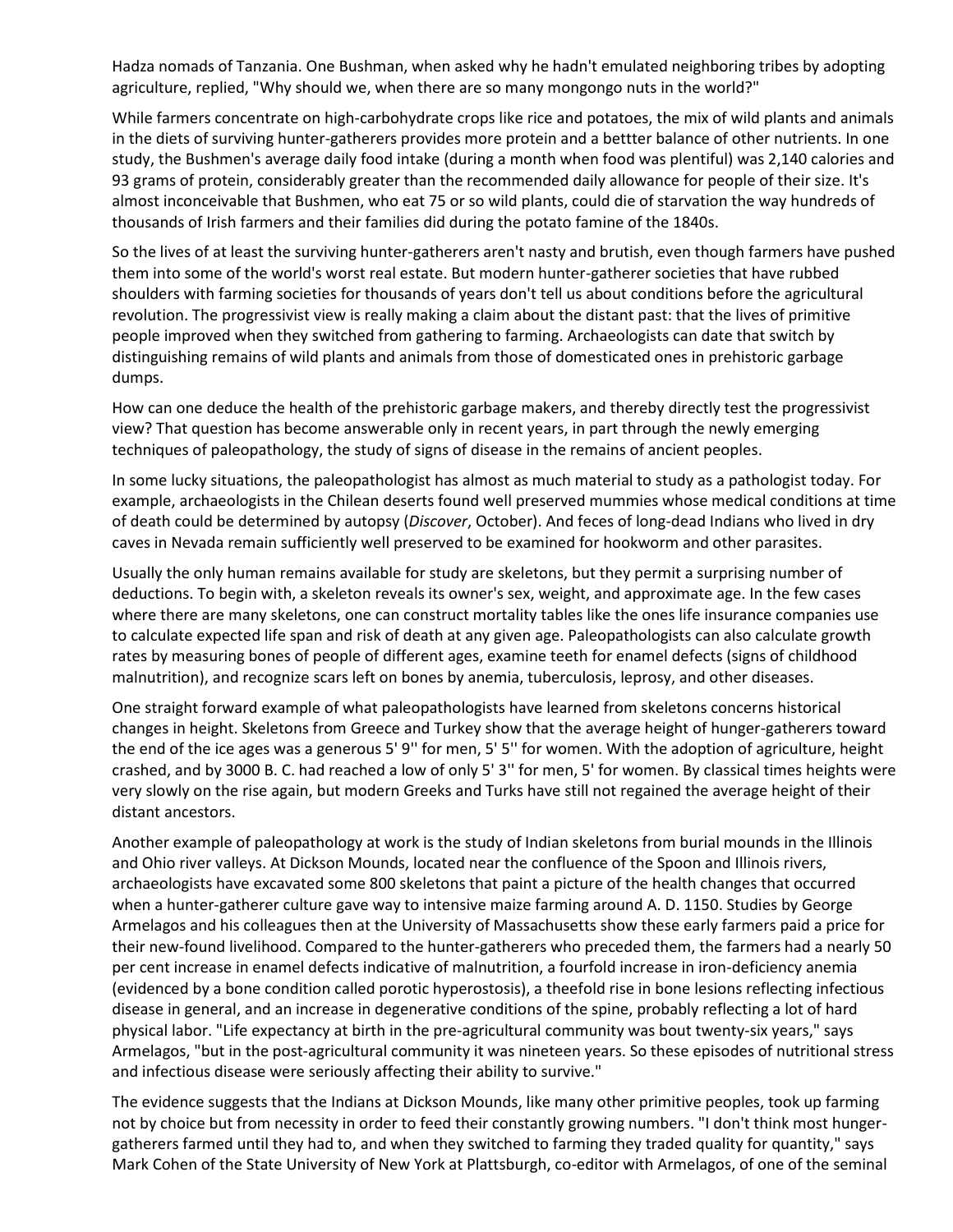books in the field, *Paleopathology at the Origins of Agriculture*. "When I first started making that argument ten years ago, not many people agreed with me. Now it's become a respectable, albeit controversial, side of the debate."

There are at least three sets of reasons to explain the findings that agriculture was bad for health. First, huntergatherers enjoyed a varied diet, while early fanners obtained most of their food from one or a few starchy crops. The farmers gained cheap calories at the cost of poor nutrition, (today just three high-carbohydrate plants - wheat, rice, and corn -- provide the bulk of the calories consumed by the human species, yet each one is deficient in certain vitamins or amino acids essential to life.) Second, because of dependence on a limited number of crops, farmers ran the risk of starvation if one crop failed. Finally, the mere fact that agriculture encouraged people to clump together in crowded societies, many of which then carried on trade with other crowded societies, led to the spread of parasites and infectious disease. (Some archaeologists think it was the crowding, rather than agriculture, that promoted disease, but this is a chicken-and-egg argument, because crowding encourages agriculture and vice versa.) Epidemics couldn't take hold when populations were scattered in small bands that constantly shifted camp. Tuberculosis and diarrheal disease had to await the rise of farming, measles and bubonic plague the appearance of large cities.

Besides malnutrition, starvation, and epidemic diseases, farming helped bring another curse upon humanity: deep class divisions. Hunter-gatherers have little or no stored food, and no concentrated food sources, like an orchard or a herd of cows: they live off the wild plants and animals they obtain each day. Therefore, there can be no kings, no class of social parasites who grow fat on food seized from others. Only in a farming population could a healthy, non-producing elite set itself above the disease-ridden masses. Skeletons from Greek tombs at Mycenae c. 1500 B. C. suggest that royals enjoyed a better diet than commoners, since the royal skeletons were two or three inches taller and had better teeth (on the average, one instead of six cavities or missing teeth). Among Chilean mummies from c. A. D. 1000, the elite were distinguished not only by ornaments and gold hair clips but also by a fourfold lower rate of bone lesions caused by disease.

Similar contrasts in nutrition and health persist on a global scale today. To people in rich countries like the U. S., it sounds ridiculous to extol the virtues of hunting and gathering. But Americans are an elite, dependent on oil and minerals that must often be imported from countries with poorer health and nutrition. If one could choose between being a peasant farmer in Ethiopia or a bushman gatherer in the Kalahari, which do you think would be the better choice?

Farming may have encouraged inequality between the sexes, as well. Freed from the need to transport their babies during a nomadic existence, and under pressure to produce more hands to till the fields, farming women tended to have more frequent pregnancies than their hunter-gatherer counterparts -- with consequent drains on their health. Among the Chilean mummies for example, more women than men had bone lesions from infectious disease.

Women in agricultural societies were sometimes made beasts of burden. In New Guinea farming communities today I often see women staggering under loads of vegetables and firewood while the men walk empty-handed. Once while on a field trip there studying birds, I offered to pay some villagers to carry supplies from an airstrip to my mountain camp. The heaviest item was a 110-pound bag of rice, which I lashed to a pole and assigned to a team of four men to shoulder together. When I eventually caught up with the villagers, the men were carrying light loads, while one small woman weighing less than the bag of rice was bent under it, supporting its weight by a cord across her temples.

As for the claim that agriculture encouraged the flowering of art by providing us with leisure time, modern hunter-gatherers have at least as much free time as do farmers. The whole emphasis on leisure time as a critical factor seems to me misguided. Gorillas have had ample free time to build their own Parthenon, had they wanted to. While post-agricultural technological advances did make new art forms possible and preservation of art easier, great paintings and sculptures were already being produced by hunter-gatherers 15,000 years ago, and were still being produced as recently as the last century by such hunter-gatherers as some Eskimos and the Indians of the Pacific Northwest.